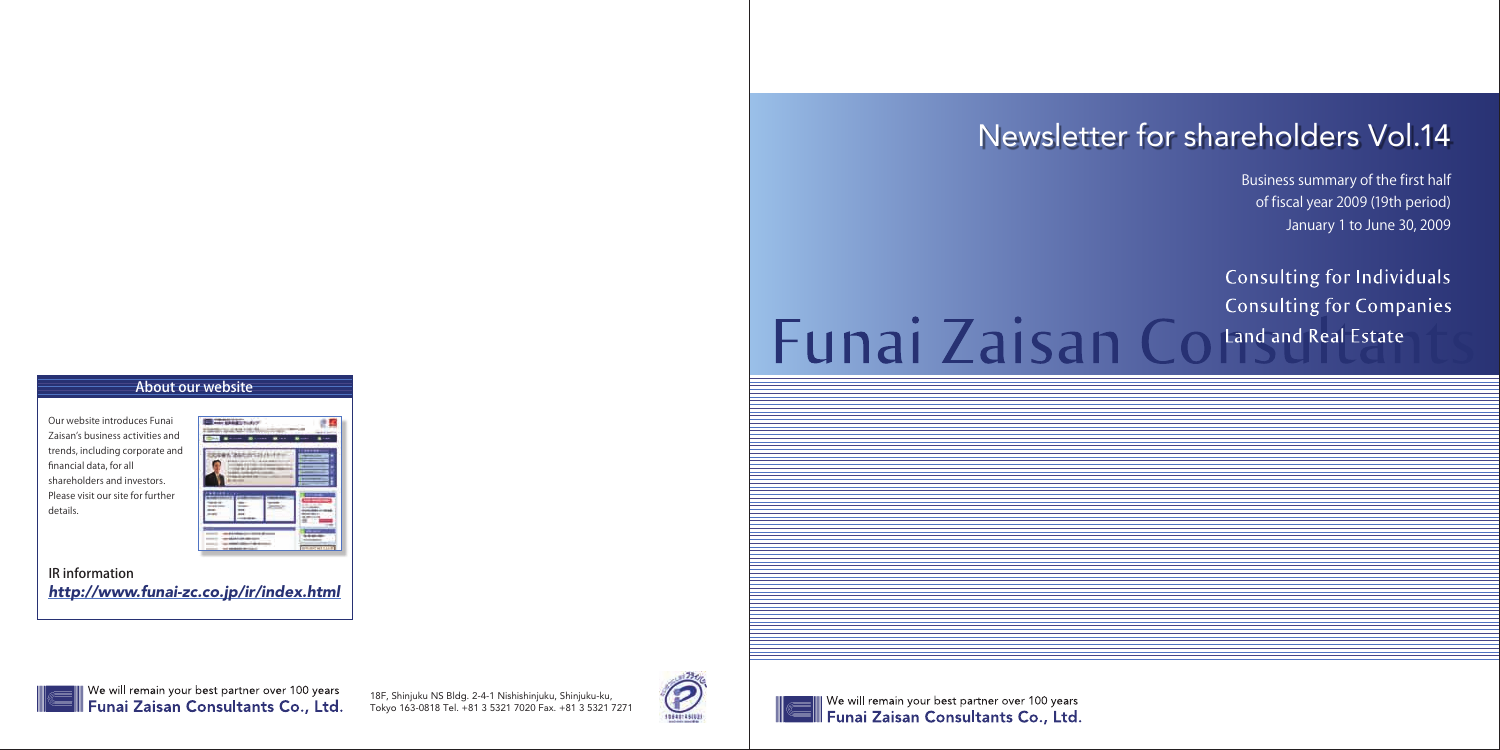



### Dear Shareholders

The Japanese economy in the period under review remains under pressures from the financial market turmoil and rapid deceleration in business activity prompted by the U.S. subprime loan problem. At Funai Zaisan Consultants Group, the shift in real estate markets has strongly impacted operations, despite efforts made to accommodate the changed market conditions.

The increasingly uncertain operating environment requires steps to reinforce the Group's basis for stable earnings. Especially in times like these, we revisit our starting point and renew our long-standing commitment in force since the inception of the Group, that the customer comes first, and as business partners acting from the perspective of the client aspire as a group of professionals to help clients solve their problems.

| Business Results for the First Half<br>of Fiscal Year 2009 (19th Period)  3 |
|-----------------------------------------------------------------------------|
|                                                                             |
| Consolidated Financial Data for<br>the First Half of Fiscal Year 2009       |
| Stock Information & Corporate Data  9                                       |

Hokkaido, Tohoku ■ Funai Zaisan Consultants Co., Ltd. Hokkaido ■ Funai Zaisan Consultants Co., Ltd. Sendai ■ Funai Zaisan Consultants Co., Ltd. Fukushima ■ Funai Zaisan Consultants Tsuchida Management ■ Funai Zaisan Consultants Aomori Support ■ Funai Zaisan Consultants Asahi Accounting ■ Funai Zaisan Consultants Sanbe Accounting

> In order to deal with the changed environments in Japan and abroad, going forward we will review business strategies, reduce costs, and implement structural reform, while creating structures that will assure stable earnings also in difficult conditions. comprehensive property and finance consulting business.

**Contents** 

We will remain your best partner over 100 years for comprehensive individual consulting

> Kinki ■ Funai Zaisan Consultants Co., Ltd. Kyoto ■ Funai Zaisan Consultants Co., Ltd. Osaka ■ Funai Zaisan Consultants Co., Ltd. Hyogo ■ Funai Zaisan Consultants Co., Ltd. Nara ■ Funai Zaisan Consultants Nishioka ■ Funai Zaisan Consultants Shiga Support ■ Funai Zaisan Consultants Hirose

President Masazumi Hasumi

#### Kyushu, Okinawa ■ Funai Zaisan Consultants Co., Ltd. Fukuoka ■ Funai Zaisan Consultants Co., Ltd. Nagasaki ■ Funai Zaisan Consultants Co., Ltd. Kumamoto ■ Funai Zaisan Consultants Co., Ltd. Okinawa ■ Funai Zaisan Consultants Kagoshima Support ■ Funai Zaisan Consultants Sasebo Support ■ Funai Zaisan Consultants Miyazaki Support ■ Funai Zaisan Consultants Kitakyushu Support ■ Funai Zaisan Consultants Saga Support

■Nationwide Network (51 bases as of August 2009)

■ Funai Zaisan Consultants Co., Ltd. Kanazawa ■ Funai Zaisan Consultants Co., Ltd. Shizuoka ■ Funai Zaisan Consultants Co., Ltd. Nagoya ■ Funai Zaisan Consultants Uesaka CPA ■ Funai Zaisan Consultants Mie Support ■ Funai Zaisan Consultants Kimura Keiei Brain ■ Funai Zaisan Consultants Toyama Support

#### Chugoku, Shikoku ■ Funai Zaisan Consultants Co., Ltd. Hiroshima ■ Funai Zaisan Consultants Co., Ltd. Tokushima ■ Funai Zaisan Consultants Co., Ltd. Takamatsu ■ Funai Zaisan Consultants Tottori Support ■ Funai Zaisan Consultants Shimane Suppo

Kanto, Koushinetsu ■ Funai Zaisan Consultants Co., Ltd. Tochigi ■ Funai Zaisan Consultants Co., Ltd. Gunma ■ Funai Zaisan Consultants Co., Ltd. Saitama ■ Funai Zaisan Consultants Co., Ltd. Keiyo ■ Funai Zaisan Consultants Co., Ltd. Johoku ■ Funai Zaisan Consultants Co., Ltd. Tokyo Ginza ■ Funai Zaisan Consultants Co., Ltd. Yokohama ■ Funai Zaisan Consultants Co., Ltd. Kawasaki ■ Funai Zaisan Consultants Co., Ltd. Nagano ■ Funai Zaisan Consultants Masuvama Soken ■ Funai Zaisan Consultants MMG ■ Funai Zaisan Consultants Niigata Support ■ Funai Zaisan Consultants Shonan Support ■ Funai Zaisan Consultants Eguchi Management ■ Funai Zaisan Consultants Co., Ltd. ■ Funai Zaisan Consultants Jonan Support

#### Tokai, Hokuriku

Business summary of the first half of fiscal year 2009 (19th period) January 1 to June 30, 2009

shareholders Vol.14

Newsletter for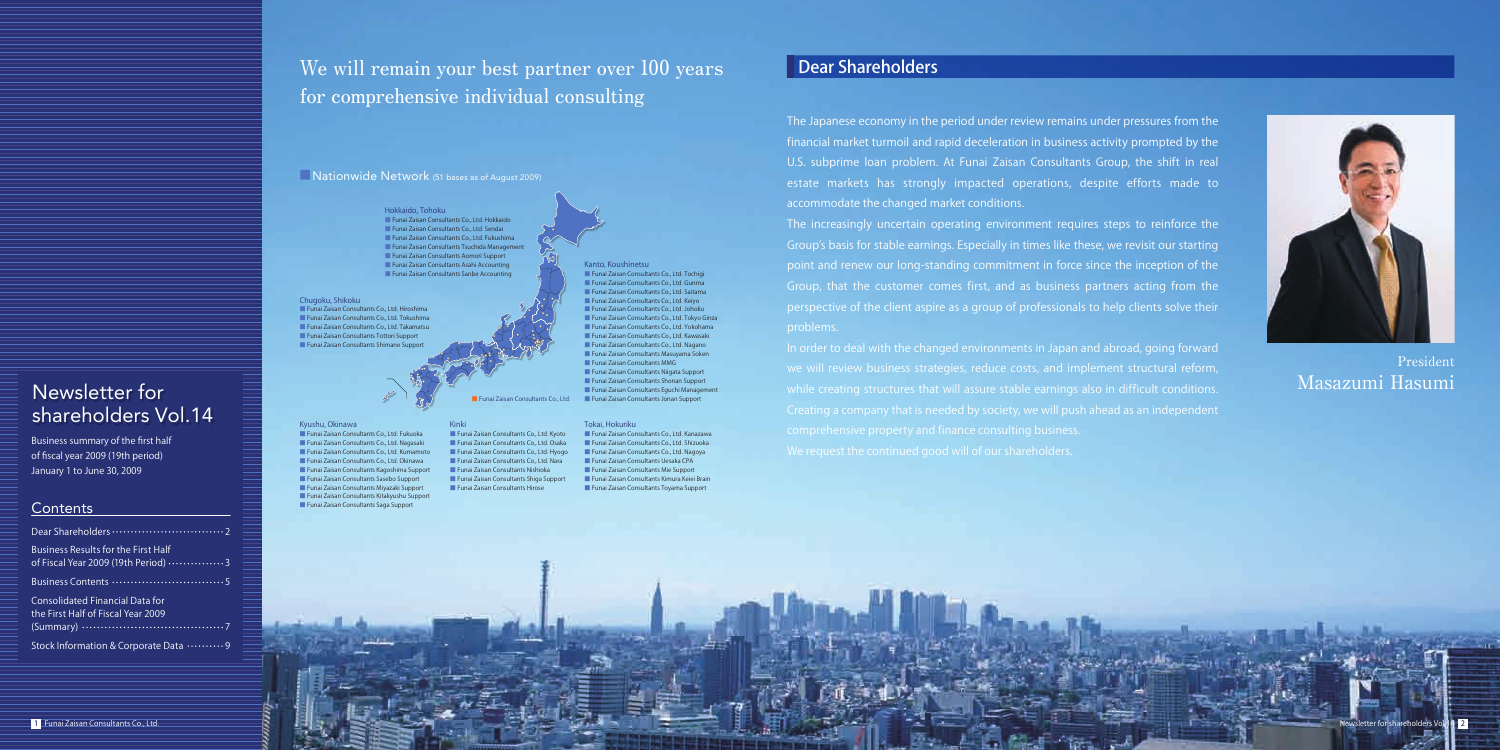| irst Half | 6,096 |  |
|-----------|-------|--|
| irst Half | 6,580 |  |
| irst Half | 3,910 |  |
|           |       |  |

| <b>DME of the current period per share</b> (unit: yen) (Note) |           |  |  |
|---------------------------------------------------------------|-----------|--|--|
| irst Half                                                     | 12,421.77 |  |  |
| irst Half                                                     | 445.05    |  |  |
| (16,699.05)<br>irst Half                                      |           |  |  |
| ull Year<br>(14,978.01)                                       |           |  |  |
|                                                               |           |  |  |
| <b>ets</b> (unit: million yen)                                |           |  |  |

The Japanese economy in the period under review remains under pressures from the financial turmoil and rapid deceleration in business activity prompted by the U.S. subprime loan problem. However, thanks to foreign governments' economic stimulus measures the global recession appears to have bottomed, and the Japanese economy also displays signs of recovery, including rising share prices. In addition, the real estate market, which substantially affects the operations of Funai Zaisan Consultants Group, has begun to gradually revive from the second quarter.

While revenues from real estate transactions and property consulting therefore show a recovery trend, consulting services for individuals offered in cooperation with financial institutions performed poorly throughout the first half of current fiscal year and fell far short of target impacted by the recession. Moreover, under the "Accounting Standard for Valuation of Inventory" a charge of 405 million yen resulted in the second quarter from valuation losses on for-sale real estate. Moreover, given the uncertain market outlook for future fiscal years, deferred tax assets were reversed in the full amount as a precautionary measure.

As a result of these factors, first-half consolidated operating revenue was 2,261 million yen, with a consolidated operating loss of 806 million yen, an ordinary loss of 1,193 million yen, and a net loss of 1,765 million yen.

#### ■ Revenue by Segments

Total assets at the end of the second quarter declined 5,684 million yen from the end of the previous fiscal year, with liabilities and net assets reduced by 3,644 million yen and 2,039 million yen, respectively.

| Total assets (unit: million yen) |        |        |
|----------------------------------|--------|--------|
| 17th period First Half           |        | 25.971 |
| 18th period First Half           | 19,982 |        |
| 19th period First Half           | 11,418 |        |
|                                  |        |        |

The main changes in assets were declines in cash and deposits (reduced by 2,846 million yen), for-sale real estate (reduced by 999 million yen), equity in affiliates (reduced by 362 million yen), and 19th period F (plan)

#### Net asset

17th period F 18th period F

19th period F

| y income (unit: million yen) |       |  |
|------------------------------|-------|--|
| irst Half                    | 2,138 |  |
| irst Half                    | 840   |  |
| irst Half<br>(1, 193)        |       |  |
| ull Year<br>(1, 117)         |       |  |
|                              |       |  |

#### Projection of Full-Year Results

In the second quarter, significant shortfalls relative to initial targets emerged with respect to operating revenue, operating result, ordinary result, and net result. Although estimates for the second half of current fiscal year are for operating income of 200 million yen and ordinary income of 76 million yen, which is mainly due to an improved financial structure and reorganization measures, a turnaround at the end of the fiscal year will not be achieved. Estimates for the full fiscal year are for operating revenues of 6,929 million yen (43.8 percent short of the initially announced target), operating loss of 606 million yen (compared with an initial target of 670 million yen in operating income), ordinary loss of 1,117 million yen (compared with an initial target of 370 million yen in ordinary income), and net loss of 1,583 million yen (compared with an initial target of 430 million yen in net income). Net loss per share is expected at 14,978.01 yen.

19th period F

#### Net income of the Net the current period per sense that the current period period period period period per share the current period period per share (0.4) and per share and period per share and period per share (0.4) and p

17th period F 18th period F

19th period F

#### Financial Position





|                                       | First Half of Previous Fiscal Year (Jan. - Jun. 2008) |           | First Half of Current Fiscal Year (Jan. - Jun. 2009) |           |
|---------------------------------------|-------------------------------------------------------|-----------|------------------------------------------------------|-----------|
|                                       | Amount (Million yen)                                  | Ratio (%) | Amount (Million yen)                                 | Ratio (%) |
| Revenue from property consulting      | 2.001                                                 | 25.0      | 853                                                  | 37.7      |
| Revenue from real estate transactions | 5.273                                                 | 65.9      | 881                                                  | 39.0      |
| Revenue from sublease                 | 580                                                   | 7.3       | 499                                                  | 22.1      |
| Other revenue                         | 142                                                   | .8        |                                                      |           |
| Total                                 | 7,998                                                 | 100.0     | 2,261                                                | 100.0     |

Note: A stock split at the ratio of 1:2 was implemented on October 1, 2007. Numbers shown are per-share information after retroactive adjustment for this stock split.

deferred tax assets (reduced by 583 million yen). Main changes in liabilities included short-term borrowings (increased by 1,021 million yen), long term debt (reduced by 3,500 million yen current portion), and bonds (reduced by 590 million yen). The principal change in net assets was a decline of 1,844 million yen in retained earnings. As a result, net assets per share was 36,993.31 yen. The equity ratio was 34.2 percent.

#### Business Results **All and Security All and Security All and Security All and Security All and Security All and Security All and Security All and Security All and Security All and Security All and Security All and Security**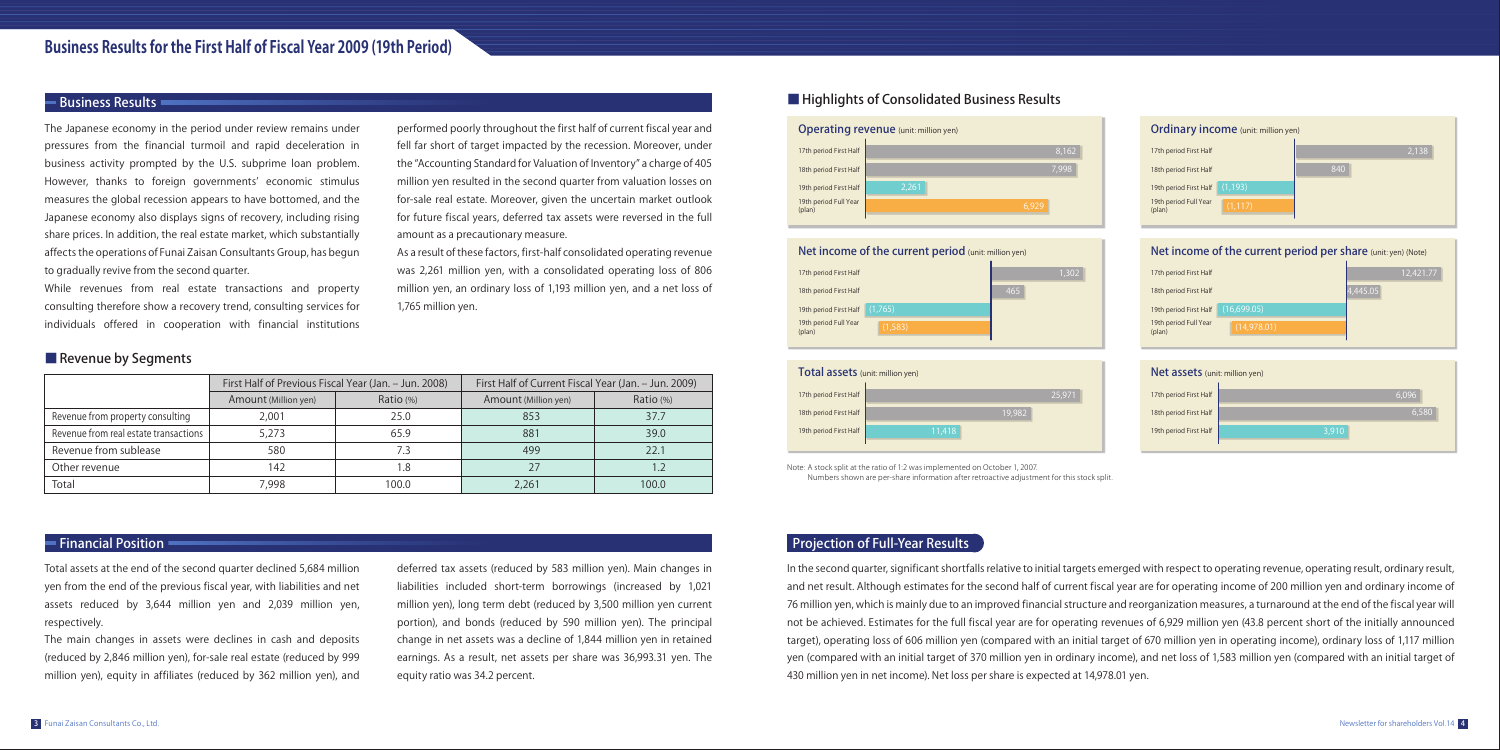**43%** of business owners worry about business succession.

For individual asset owners we offer a range of property-related problem solutions with inheritance planning as the cornerstone. As our main offerings, "100-year asset consulting" advises individual asset owners on asset preservation for the long term with a planning horizon of two to three generations forward, and to enable the retention of a substantial estate to pass on to the next generation, "10 (Ichimaru) consulting" aims to ensure a 10 percent yield on inheritance taxable asset.

For many business owners the question of business succession is a troubling issue. Addressing this problem, we communicate the importance of preparing a business succession plan as a precaution for all eventualities. It is our hope that these seminars help increase the number of business successions and the succession to the social benefits that arise from them.

Instead of accommodating only the client's immediate consulting needs, the hallmark of our consulting services is our optimized comprehensive advice, tailored to the client's situation and formulated based on a thorough understanding of the client's problems and requirements. Our consulting services are completely individualized. In each instance a project team is formed, with experts added as needed such as tax attorneys, lawyers, or real estate appraisers, among others.

Responding to corporations' diverse requirements, we provide consulting services to a hundred or more companies each year. Our corporate financial consulting provides one-stop consulting services made possible by a large number of in-house experts in the fields of finance, taxation, and real estate, a nationwide network of accounting firms, and a collaboration with lawyers and service experts.

### ■ Real Estate Solution Consulting

| $\blacksquare$ Are there problems to business succession? |                          | No answer $1.6\%$ $-$ |
|-----------------------------------------------------------|--------------------------|-----------------------|
| 43.6%                                                     | 35.9%                    | 18.9%                 |
| $\mathsf{\mathsf{L}}$ Some problems                       | $\mathsf{L}$ No problems | $\n  Don't know\n$    |

Our "Services for corporate rehabilitation, financial structure strengthening, and corporate real estate" aim to enhance the financial status of corporations by performing a status analysis, plan development, and providing support in the plan execution. Furthermore, our "Transaction services" associated with enhancing the financial status comprise real estate appraisal and sale, enterprise evaluation, and M&A support. Our "Business succession and capital policy services" provide a review of company stock evaluation, help enhance the management succession environment including with regard to financials and shareholders, and provide support for the succession to company stock holdings and management of the subject company while promoting business growth and development and maintaining employment.

# **POINT**

Real estate solution consulting helps clients with their asset formation through the "real-estate joint ownership system," which comprises the selection of objects out of a flood of real estate information, conclusion of a civil code partnership agreement under the Real Estate Specified Joint Enterprise Law, joint ownership of yield-generating real estate, and distribution of the generated yields, and through "consulting on yield-generating real estate in central urban locations," which consists of integrated support ranging from object selection to acquisition and subsequent follow-up.





**Comprehensive Asset Consulting for Individuals**

### Periodic seminars presented by individual consultants separately by business  $\frac{1}{2}$

**Financial Consulting for Corporate**

**Real Estate Solution Consulting**

### ■ Financial Consulting for Corporate

#### Comprehensive individualized consulting

### A professional group for problem resolution

| Is the absence of a successor a problem in business succession? |                |                   |                         |  |                                           |
|-----------------------------------------------------------------|----------------|-------------------|-------------------------|--|-------------------------------------------|
|                                                                 | $14.3\%$ 22.2% |                   | 22.3%                   |  | <b>34.7%</b>                              |
| $L$ Major problem                                               |                | $L$ Minor problem | $\mathsf{L}$ No problem |  | $L_{Don't know}$ 6.5%<br>No answer $\Box$ |

# POINT

### **Business Contents**

### ■ Comprehensive Asset Consulting for Individuals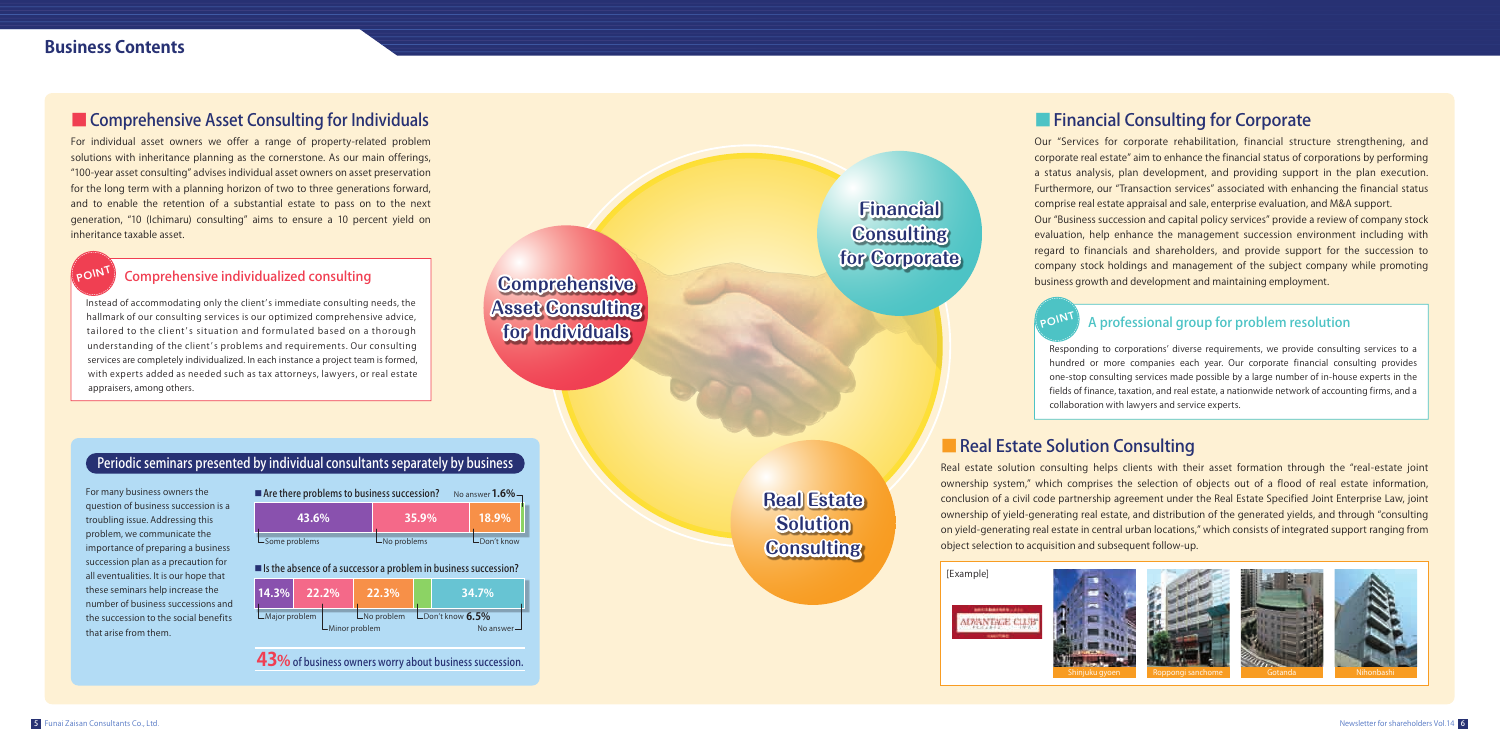# **Consolidated Financial Data for the First Half of Fiscal Year 2009 (Summary)**

(Million of yen, rounded down to the nearest million)

#### Consolidated Balance Sheet

#### Consolidated Income Statements

 $It$ 

| Term<br>Item                                                 | Previous<br>Fiscal Year ended<br>Dec. 31, 2008 | First Half of Current<br>Fiscal Year ended<br>Jun. 30, 2009 |
|--------------------------------------------------------------|------------------------------------------------|-------------------------------------------------------------|
| Liabilities                                                  |                                                |                                                             |
| <b>Current liabilities</b>                                   | 6,931                                          | 4,339                                                       |
| Accounts payable                                             | 94                                             | 57                                                          |
| Short-term debt                                              | 1,006                                          | 2,028                                                       |
| Long-term debt repayable within one year                     | 3,500                                          |                                                             |
| Bonds redeemable within one year                             | 1,480                                          | 1,750                                                       |
| Accrued corporate taxes                                      | 173                                            | 32                                                          |
| Others                                                       | 677                                            | 471                                                         |
| <b>Fixed liabilities</b>                                     | 4,220                                          | 3,168                                                       |
| <b>Bonds</b>                                                 | 2,565                                          | 1,705                                                       |
| Long-term deposits payable                                   | 688                                            | 656                                                         |
| Allowance for employee retirement benefits                   | 45                                             | 38                                                          |
| Addition to reserve for<br>compensation of retired directors | 214                                            | 108                                                         |
| Long-term lease and security deposits                        | 707                                            | 660                                                         |
| <b>Total liabilities</b>                                     | 11,152                                         | 7,507                                                       |
| Net assets                                                   |                                                |                                                             |
| Shareholders' equity                                         | 5,783                                          | 3,939                                                       |
| Common stock                                                 | 1,030                                          | 1,030                                                       |
| Capital surplus                                              | 1,104                                          | 1,104                                                       |
| Retained earnings                                            | 4,147                                          | 2,303                                                       |
| Treasury stock                                               | (499)                                          | (499)                                                       |
| Evaluation and conversion difference                         | 166                                            | (28)                                                        |
| Unrealized gain on securities                                | 166                                            | (28)                                                        |
| Total net assets                                             | 5,950                                          | 3,910                                                       |
| Total liabilities and net assets                             | 17,102                                         | 11,418                                                      |

| Item                            | Term<br>Previous<br>Fiscal Year ended<br>Dec. 31, 2008 | First Half of Current<br>Fiscal Year ended<br>Jun. 30, 2009 |
|---------------------------------|--------------------------------------------------------|-------------------------------------------------------------|
| <b>Assets</b>                   |                                                        |                                                             |
| Current assets                  | 12,241                                                 | 7,774                                                       |
| Cash and deposits               | 4,532                                                  | 1,686                                                       |
| Accounts receivable             | 365                                                    | 361                                                         |
| Real estate held for sale       | 5,984                                                  | 4,985                                                       |
| Purchased receivables           | 688                                                    | 657                                                         |
| Others                          | 674                                                    | 88                                                          |
| Allowance for doubtful accounts | (4)                                                    | (5)                                                         |
| <b>Fixed assets</b>             | 4,860                                                  | 3,643                                                       |
| Tangible fixed assets           | 257                                                    | 228                                                         |
| Intangible fixed assets         | 849                                                    | 768                                                         |
| Goodwill                        | 778                                                    | 696                                                         |
| Others                          | 71                                                     | 72                                                          |
| Investments and other assets    | 3,753                                                  | 2,646                                                       |
| Shares in affiliates            | 2,299                                                  | 1,937                                                       |
| Others                          | 1,453                                                  | 709                                                         |
| <b>Total assets</b>             | 17,102                                                 | 11,418                                                      |

### Consolidated Cash Flows

| Term<br>Item                                                                                                         | First Half of<br>Previous Fiscal Year<br>(Jan. - Jun. 2008) | First Half of<br><b>Current Fiscal Year</b><br>(Jan. - Jun. 2009) | Item                        |
|----------------------------------------------------------------------------------------------------------------------|-------------------------------------------------------------|-------------------------------------------------------------------|-----------------------------|
| Revenue                                                                                                              | 7,998                                                       | 2,261                                                             | Cash flow f                 |
| Cost of sales                                                                                                        | 5,741                                                       | 1,898                                                             | Cash flow f                 |
| Gross operating income                                                                                               | 2,256                                                       | 362                                                               | Cash flow f                 |
| SG&A                                                                                                                 | 1,033                                                       | 1,169                                                             | Change in                   |
| Operating (loss) income                                                                                              | 1,223                                                       | (806)                                                             | Cash and e<br>Cash and equi |
| Non-operating revenue                                                                                                | 31                                                          | 37                                                                |                             |
| Non-operating expenses                                                                                               | 414                                                         | 424                                                               |                             |
| Ordinary (loss) income                                                                                               | 840                                                         | (1, 193)                                                          |                             |
| Extraordinary income                                                                                                 |                                                             | 191                                                               |                             |
| Extraordinary loss                                                                                                   | 5                                                           | 34                                                                |                             |
| Net (loss) income before income taxes<br>and minority interests before loss distribution<br>to anonymous association | 835                                                         | (1,037)                                                           |                             |
| Loss distribution to anonymous association                                                                           | (116)                                                       | (3)                                                               |                             |
| Net (loss) income before income taxes<br>and minority interests                                                      | 952                                                         | (1,033)                                                           |                             |
| Income taxes                                                                                                         | 456                                                         | 27                                                                |                             |
| Adjustment made for income taxes                                                                                     | 37                                                          | 704                                                               |                             |
| Minority interests                                                                                                   | (7)                                                         |                                                                   |                             |
| Net (loss) income                                                                                                    | 465                                                         | (1,765)                                                           |                             |

| Term                                       | First Half of<br>Previous Fiscal Year<br>(Jan. - Jun. 2008) | First Half of<br><b>Current Fiscal Year</b><br>(Jan. - Jun. 2009) |
|--------------------------------------------|-------------------------------------------------------------|-------------------------------------------------------------------|
| from operating activities                  | 2,777                                                       | (213)                                                             |
| from investment activities                 | (3, 147)                                                    | 1,522                                                             |
| from financial activities                  | (42)                                                        | (3, 162)                                                          |
| cash and equivalents                       | (412)                                                       | (1,852)                                                           |
| equivalents at start of year               | 5,895                                                       | 3,424                                                             |
| iivalents at end of the first half of year | 5,482                                                       | 1,572                                                             |